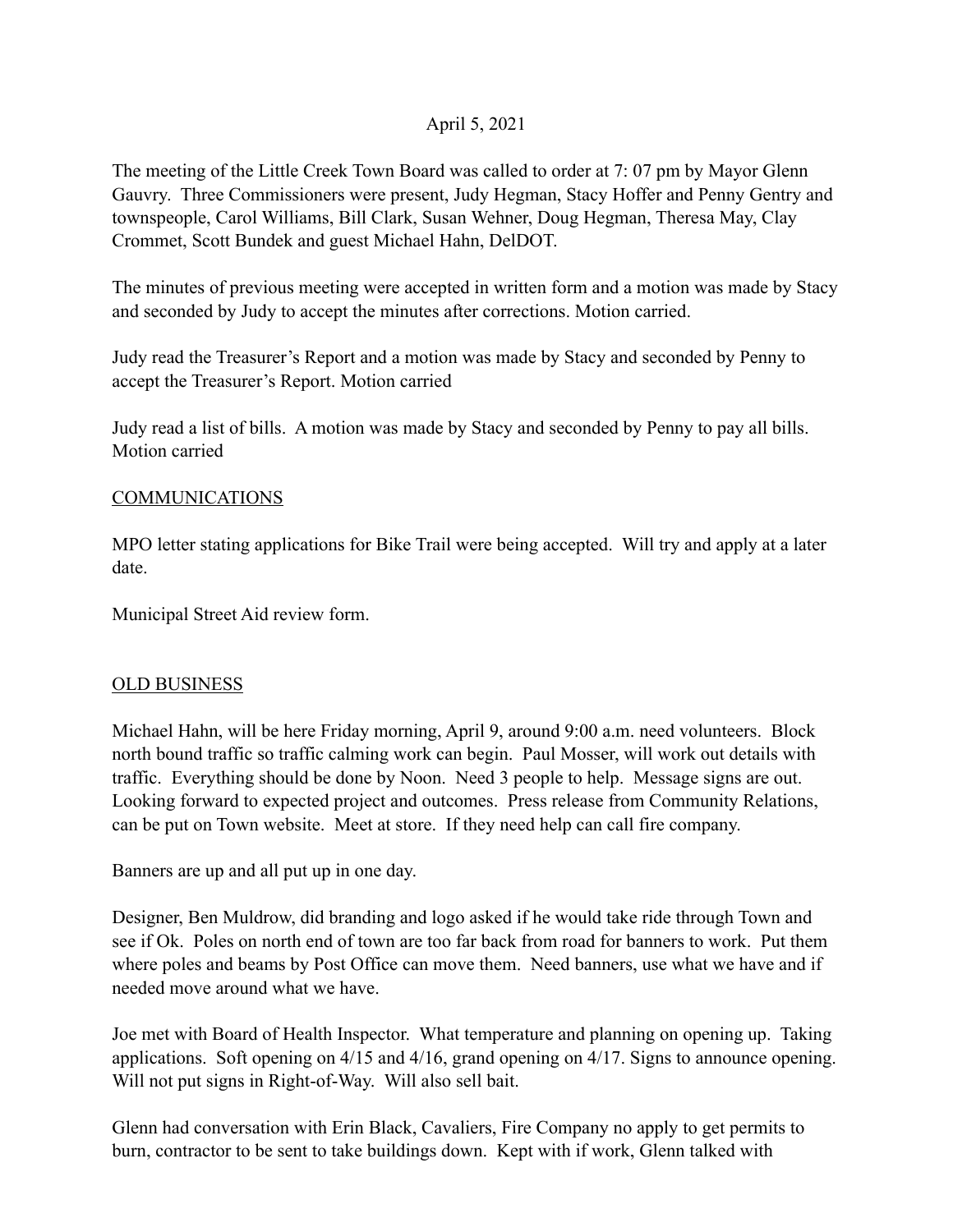contractor, Swain Excavation, doing demolition. Removal of buildings when demolished. Requested 50% deposit. County requires with 10 days and state as some if 10 days up. Have permits from County to work. Received asbestos removal paperwork. Fire Company unable to get permits to burn down. \$46,500 to tear buildings down. Well will be filled and sewer capped. By end of month will clear lot.

Code Enforcer – new Town Solicitor used paperwork about Bailey property for back taxes, separate from other issues. Reach out to County and see if they will help. Prompted from back and forth between County and Solicitor. County will enforce our codes for property maintenance if we adopt theirs. If town adopts County code. Glenn will go through codes a more. Will include things that are in their Code and not in Towns. Send to Glenn as searchable doc. Solicitor go over at more time. Then have a motion to use. Has to be done before our meeting

Dennis/Theresa working on code enforcement issues. Town will handle small stuff and let County handle bigger issues. Theresa has not heard from Dennis. Glenn written to him 2 times and Glenn told him to contact Theresa. Send Theresa spreadsheet so that she can send out letters. Glenn will contact Dennis onWednesday.

Robles – can only contact him through text. Lost patience with him. Has not done what he said he was going to do. Put together letter. Theresa forms send copies and templates. Trash out front. Are not picking up. Glenn looked into house and it is empty. Left and left door open.

Renters – send letters out. Have are ready to go. Will have now been telling them they are going to collections if they do not pay. Stacy given addresses to where taxes go. Send another round. Do what we need to do to light fire to get fee paid. Find Collection Agency. Stacy will handle. Glenn will send info to Stacy. Collections can impact credit score. 3 renters have paid. Antonio has 2 pieces of property. Keep eye on him in case he wants to rent.

Dog Park – seeded it. Susan – Doug handed off. Susan contacted list of people Glenn give her. Only 2 people interested. BSPCA talked to the people there and they are excited about doing joint project but have to go through main office for approval. Susan was told to contact Mr. Centa, who gave money (\$1100) to help with wells at the park and see if he would be interested in helping. Judy will give her his phone number. Trying to have meeting at Town Hall, outside Town Hall small. Can also hold meeting at Firehouse if needed, per Scott.

Alan Angel – Dog Park – new vendor in County. Make shade canopies and umbrellas. Application to see if willing to donate to Dog Park. Complaint about park – lack of shade. Looking into Zoya grass, it chokes out weeds, rock impermeable surface.

Tow Yard – meeting with Kyle Dunkle, Hearing is May 26 and 27, couple issues moving forward. Reached to with folks at U of D, contamination and soils for inspectors. Have reinspected for leaching into ground water. Nothing going in and out of yard now. Hearing with Judge and follow up with sources at U of D, give contamination inspection all for contaminating will help when in front of the Judge, health and safety of community. Can other properties be tested, if property owners agreeable. If getting parameter can find out how bad contamination is.